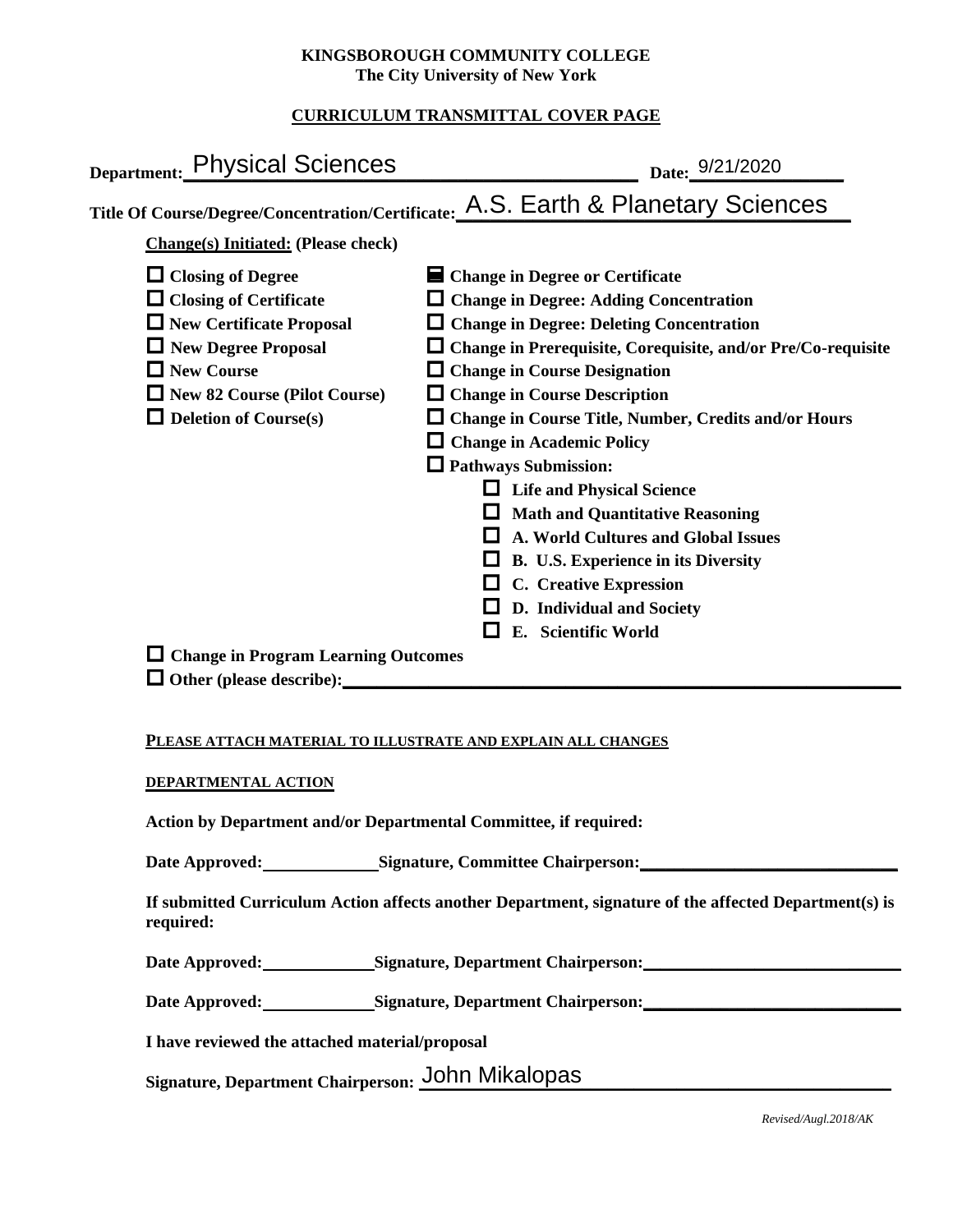| TO:   | FALL 2020 Curriculum Committee                                             |
|-------|----------------------------------------------------------------------------|
| FROM: | John Mikalopas, Ph.D. Professor and Chair, Department of Physical Sciences |
| DATE: | September 21, 2020                                                         |
| RE:   | Change Degree Requirements for the A.S. Earth and Planetary Sciences       |

The Department of Physical Sciences is proposing a change in degree requirements for the A.S. Earth and Planetary Sciences.

## **Change:**

1. Addition of MAT 9B0 – College Algebra for STEM Majors, under Required Core: Mathematics and Quantitative Reasoning (MQR)

# **Rationale for Change:**

These changes are necessary based on the proposed new course, MAT 9B0 – College Algebra for STEM Majors, by the Department of Mathematics and Computer Science to the Fall 2020 Curriculum Committee.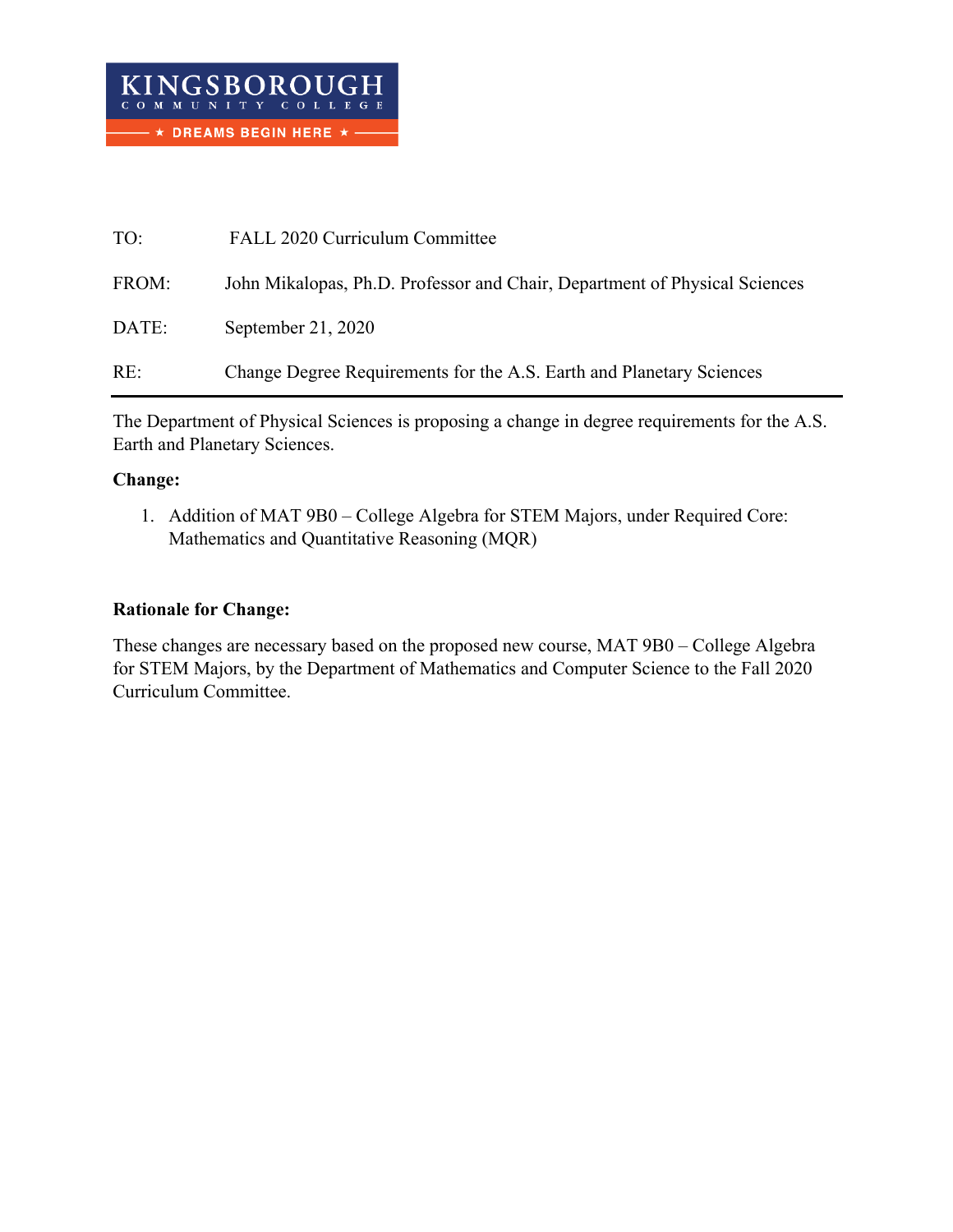| Add/Delete/Change | <b>A.S. EARTH AND PLANETARY SCIENCES</b>                                              |                |
|-------------------|---------------------------------------------------------------------------------------|----------------|
|                   | <b>HEGIS: 5499.00</b>                                                                 |                |
|                   | PROGRAM CODE: 34242                                                                   |                |
|                   |                                                                                       |                |
|                   | <b>CUNY CORE</b>                                                                      |                |
|                   |                                                                                       |                |
|                   | <b>REQUIRED CORE: (4 Courses, 13 Credits)</b>                                         | 13             |
|                   | When Required Core Courses are specified for a category, they are required for the    |                |
|                   | major                                                                                 |                |
|                   | ENG 1200 - Composition I                                                              | 3              |
|                   | ENG 2400 - Composition II                                                             | $\overline{3}$ |
|                   | Mathematical & Quantitative Reasoning*:                                               | $\overline{3}$ |
| <b>ADD</b>        | MAT 9B0 - College Algebra for STEM Majors or                                          |                |
|                   | MAT 900 - College Algebra or                                                          |                |
|                   | MAT 1400 - Analytic Geometry and Pre-Calculus Mathematics or                          |                |
|                   | MAT 1500 - Calculus I                                                                 |                |
|                   | Life and Physical Sciences*:                                                          | 4              |
|                   | CHM 1100 - General Chemistry I                                                        |                |
|                   |                                                                                       |                |
|                   | FLEXIBLE CORE: (6 Courses, 20 Credits)                                                | 20             |
|                   | When Flexible Core Courses are specified for a category, they are required for the    |                |
|                   | major. One course from each Group A to D (Group E is satisfied by the courses shown). |                |
|                   | No more than two courses can be selected from the same discipline.                    |                |
|                   | A. World Cultures and Global Issues                                                   |                |
|                   | B. U.S. Experience In Its Diversity                                                   |                |
|                   | C. Creative Expression                                                                |                |
|                   | D. Individual & Society                                                               |                |
|                   | E. Scientific World*:                                                                 |                |
|                   | EPS 3100 - Meteorology                                                                |                |
|                   | EPS 3800 - Introduction to Earth Science                                              |                |
|                   |                                                                                       |                |
|                   | <b>DEPARTMENT REQUIREMENTS</b> (7 Courses, 26 Credits)                                | 26             |
|                   | Additional Physical Sciences Requirements (5 Courses, 20 Credits)                     |                |
|                   | EPS 3200 - Oceanography                                                               | 4              |
|                   | EPS 3300 - Physical Geography                                                         | 4              |
|                   | EPS 3500 - Astronomy                                                                  | 4              |
|                   | EPS 3600 - Planetology                                                                | 4              |
|                   | PHY 1100 - General Physics I                                                          | 4              |
|                   |                                                                                       |                |
|                   | Additional Mathematics Requirements (2 Courses, 6 Credits)                            | 6              |
|                   | Select Two (2) additional courses beyond the Mathematical and Quantitative Reasoning  |                |
|                   | (MQR) course from the following:                                                      |                |
|                   | MAT 1000 - College Trigonometry^                                                      |                |
|                   | MAT 1400 - Analytic Geometry and Pre-Calculus Mathematics (Recommended)               |                |
|                   | MAT 1500 - Calculus I (Recommended)                                                   |                |
|                   | MAT 1600 - Calculus II (Recommended)                                                  |                |
|                   | MAT 2100 - Calculus III                                                               |                |
|                   | MAT 5500 - Differential Equations                                                     |                |
|                   | MAT 5600 - Linear Algebra                                                             |                |
|                   |                                                                                       |                |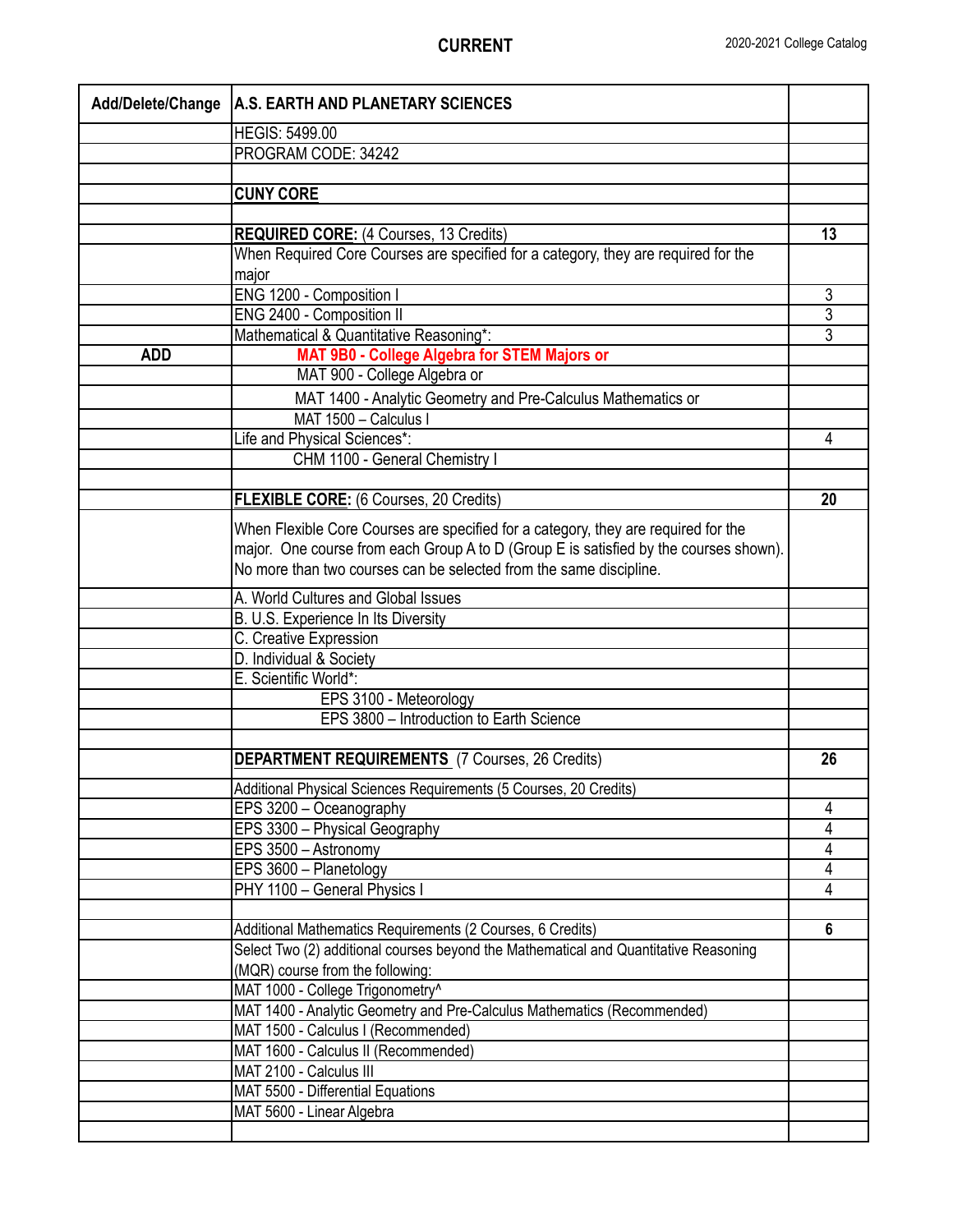| ELECTIVES: 1 credit sufficient to meet the required total 60 credits for the degree.                                                                     | 1  |
|----------------------------------------------------------------------------------------------------------------------------------------------------------|----|
|                                                                                                                                                          |    |
| <b>TOTAL CREDITS: 60</b>                                                                                                                                 | 60 |
|                                                                                                                                                          |    |
|                                                                                                                                                          |    |
| *This program has a waiver to require particular courses in the Common Core, otherwise<br>more than the minimum credits for the degree may be necessary. |    |
| ^ Depending on Math placement, students may be required to select MAT 1000                                                                               |    |
|                                                                                                                                                          |    |
|                                                                                                                                                          |    |
|                                                                                                                                                          |    |
|                                                                                                                                                          |    |
|                                                                                                                                                          |    |
|                                                                                                                                                          |    |
|                                                                                                                                                          |    |
|                                                                                                                                                          |    |
|                                                                                                                                                          |    |
|                                                                                                                                                          |    |
|                                                                                                                                                          |    |
|                                                                                                                                                          |    |
|                                                                                                                                                          |    |
|                                                                                                                                                          |    |
|                                                                                                                                                          |    |
|                                                                                                                                                          |    |
|                                                                                                                                                          |    |
|                                                                                                                                                          |    |
|                                                                                                                                                          |    |
|                                                                                                                                                          |    |
|                                                                                                                                                          |    |
|                                                                                                                                                          |    |
|                                                                                                                                                          |    |
|                                                                                                                                                          |    |
|                                                                                                                                                          |    |
|                                                                                                                                                          |    |
|                                                                                                                                                          |    |
|                                                                                                                                                          |    |
|                                                                                                                                                          |    |
|                                                                                                                                                          |    |
|                                                                                                                                                          |    |
|                                                                                                                                                          |    |
|                                                                                                                                                          |    |
|                                                                                                                                                          |    |
|                                                                                                                                                          |    |
|                                                                                                                                                          |    |
|                                                                                                                                                          |    |
|                                                                                                                                                          |    |
|                                                                                                                                                          |    |
|                                                                                                                                                          |    |
|                                                                                                                                                          |    |
|                                                                                                                                                          |    |
|                                                                                                                                                          |    |
|                                                                                                                                                          |    |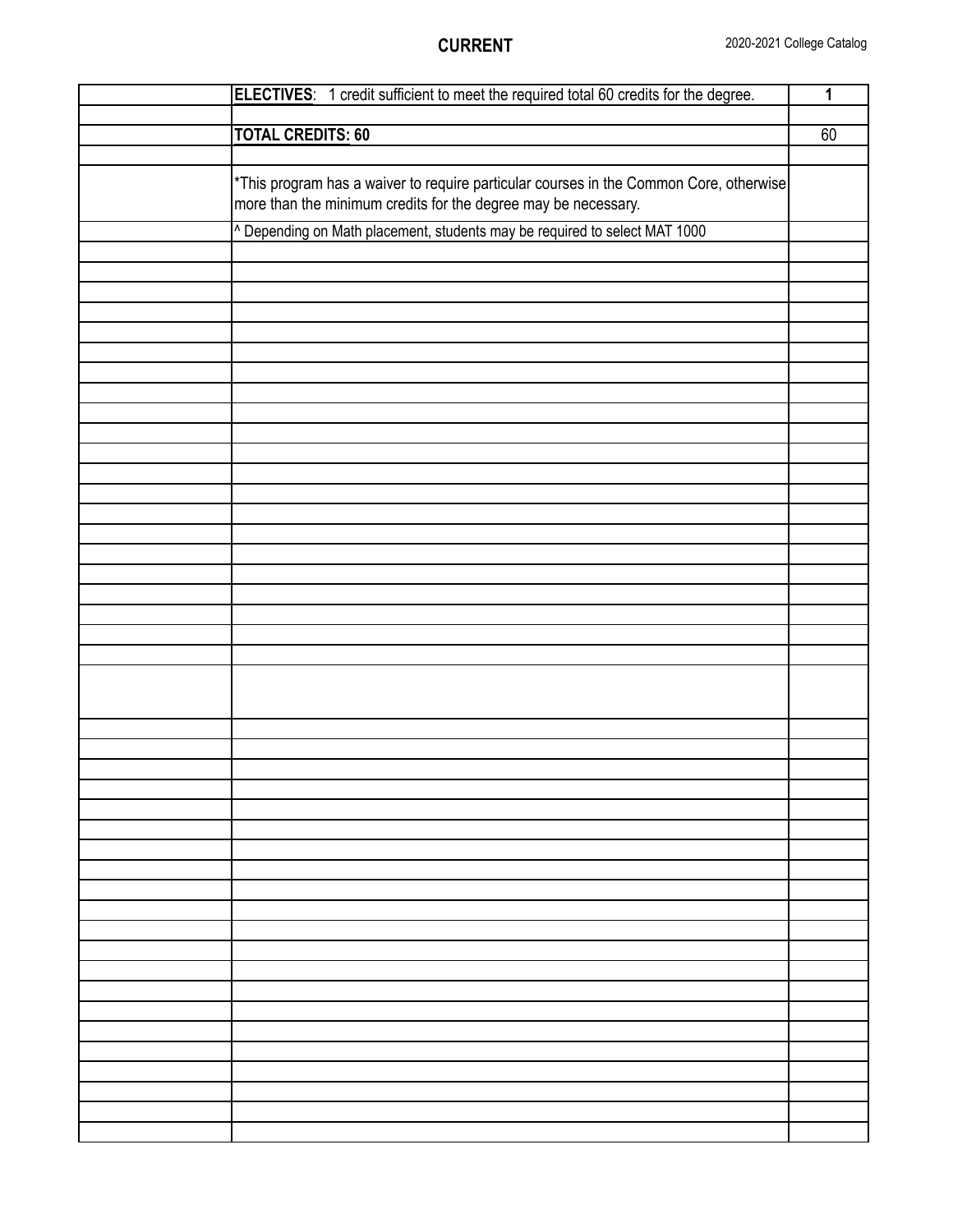| Add/Delete/Change | A.S. EARTH AND PLANETARY SCIENCES                                                                                                                  |                |
|-------------------|----------------------------------------------------------------------------------------------------------------------------------------------------|----------------|
|                   | <b>HEGIS: 5499.00</b>                                                                                                                              |                |
|                   | PROGRAM CODE: 34242                                                                                                                                |                |
|                   |                                                                                                                                                    |                |
|                   | <b>CUNY CORE</b>                                                                                                                                   |                |
|                   |                                                                                                                                                    |                |
|                   | <b>REQUIRED CORE: (4 Courses, 13 Credits)</b>                                                                                                      | 13             |
|                   | When Required Core Courses are specified for a category, they are required for the                                                                 |                |
|                   | major                                                                                                                                              |                |
|                   | ENG 1200 - Composition I                                                                                                                           | 3              |
|                   | ENG 2400 - Composition II                                                                                                                          | $\overline{3}$ |
|                   | Mathematical & Quantitative Reasoning*:                                                                                                            | 3              |
|                   | MAT 9B0 - College Algebra for STEM Majors or<br>MAT 900 - College Algebra or                                                                       |                |
|                   |                                                                                                                                                    |                |
|                   | MAT 1400 - Analytic Geometry and Pre-Calculus Mathematics or                                                                                       |                |
|                   | MAT 1500 - Calculus I                                                                                                                              |                |
|                   | Life and Physical Sciences*:                                                                                                                       | 4              |
|                   | CHM 1100 - General Chemistry I                                                                                                                     |                |
|                   | FLEXIBLE CORE: (6 Courses, 20 Credits)                                                                                                             | 20             |
|                   |                                                                                                                                                    |                |
|                   | When Flexible Core Courses are specified for a category, they are required for the                                                                 |                |
|                   | major. One course from each Group A to D (Group E is satisfied by the courses shown).                                                              |                |
|                   | No more than two courses can be selected from the same discipline.                                                                                 |                |
|                   | A. World Cultures and Global Issues                                                                                                                |                |
|                   | B. U.S. Experience In Its Diversity                                                                                                                |                |
|                   | C. Creative Expression                                                                                                                             |                |
|                   | D. Individual & Society                                                                                                                            |                |
|                   | E. Scientific World*:                                                                                                                              |                |
|                   | EPS 3100 - Meteorology                                                                                                                             |                |
|                   | EPS 3800 - Introduction to Earth Science                                                                                                           |                |
|                   | <b>DEPARTMENT REQUIREMENTS</b> (7 Courses, 26 Credits)                                                                                             | 26             |
|                   |                                                                                                                                                    |                |
|                   | Additional Physical Sciences Requirements (5 Courses, 20 Credits)                                                                                  |                |
|                   | EPS 3200 - Oceanography                                                                                                                            | 4              |
|                   | EPS 3300 - Physical Geography                                                                                                                      | 4              |
|                   | EPS 3500 - Astronomy                                                                                                                               | 4              |
|                   | EPS 3600 - Planetology                                                                                                                             | 4              |
|                   | PHY 1100 - General Physics I                                                                                                                       | 4              |
|                   |                                                                                                                                                    |                |
|                   | Additional Mathematics Requirements (2 Courses, 6 Credits)<br>Select Two (2) additional courses beyond the Mathematical and Quantitative Reasoning | 6              |
|                   | (MQR) course from the following:                                                                                                                   |                |
|                   | MAT 1000 - College Trigonometry^                                                                                                                   |                |
|                   | MAT 1400 - Analytic Geometry and Pre-Calculus Mathematics (Recommended)                                                                            |                |
|                   | MAT 1500 - Calculus I (Recommended)                                                                                                                |                |
|                   | MAT 1600 - Calculus II (Recommended)                                                                                                               |                |
|                   | MAT 2100 - Calculus III                                                                                                                            |                |
|                   | MAT 5500 - Differential Equations                                                                                                                  |                |
|                   | MAT 5600 - Linear Algebra                                                                                                                          |                |
|                   |                                                                                                                                                    |                |